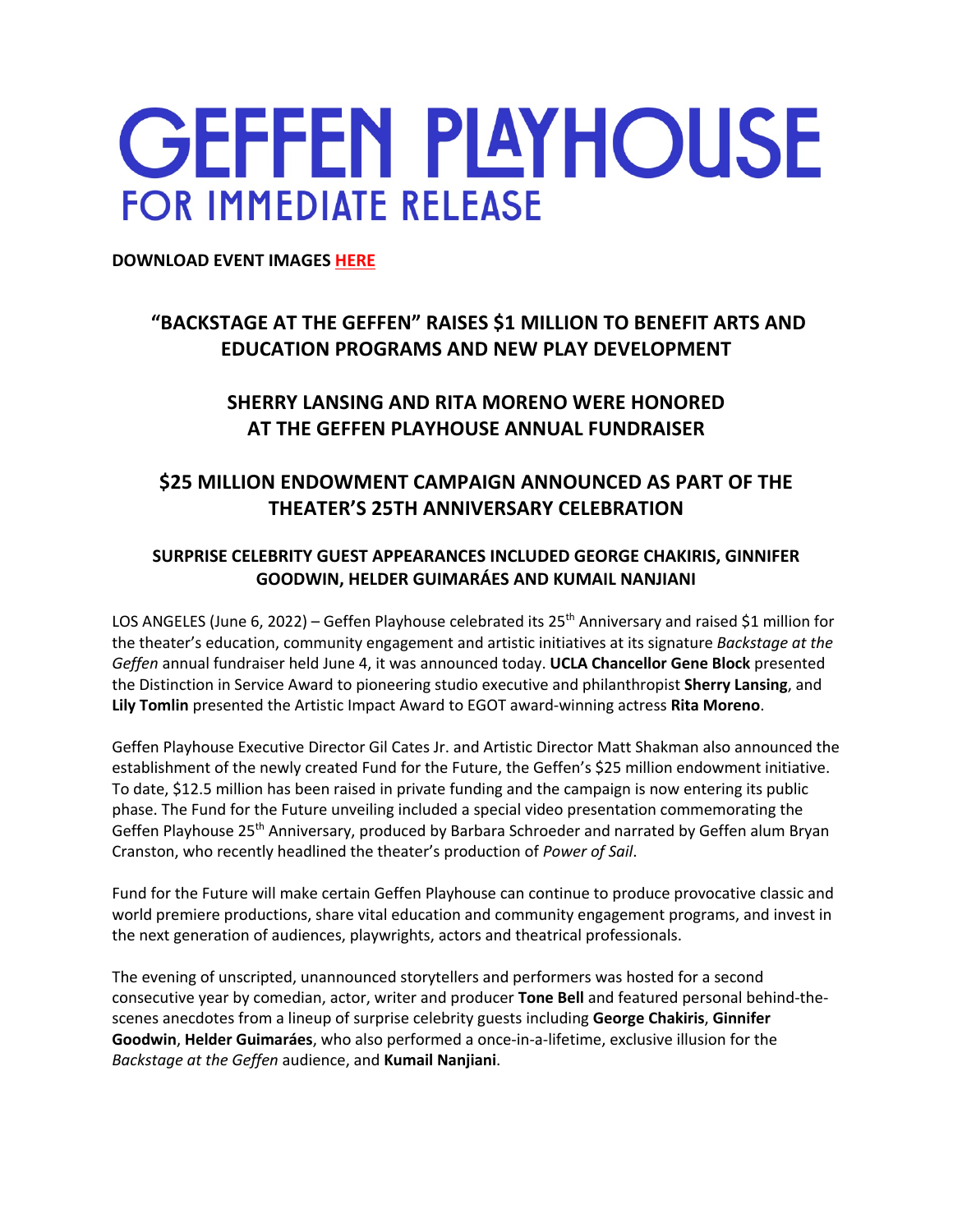The evening opened with a bespoke tap dance created and performed exclusively for *Backstage at the Geffen* by three-time Emmy nominated choreographer **Christopher A. Scott**. The lineup of surprise performances also included a rousing musical theater medley performed with piano accompaniment by **John Glaudini**.

*Backstage at the Geffen* recognizes the accomplishments of leaders in the artistic community, supports the theater's mission to produce original, quality work and raises funds for its education and community engagement programs, which bring live theater to more than 15,000 youth, seniors and veterans in communities across Los Angeles.

#### **Sherry Lansing – Distinction in Service Award**

During almost 30 years in the motion picture business, Sherry Lansing was involved in the production, marketing, and distribution of more than 200 films – including Academy Award winners Forrest Gump, Braveheart, and Titanic. Throughout her film career, Lansing earned a reputation as a trailblazer, a visionary leader, and a creative filmmaker. In 1980, she became the first woman to head a major film studio when she was appointed President of 20th Century Fox. Later, as an independent producer, Lansing was responsible for such successful films as Fatal Attraction, The Accused, School Ties, Indecent Proposal, and Black Rain. Returning to the executive ranks in 1992, she was named Chairman and CEO of Paramount Pictures and began an unprecedented tenure that lasted more than 12 years (1992 - 2005).

The Sherry Lansing Foundation (SLF), a nonprofit organization dedicated to cancer research, health, public education, and encore career opportunities, was formed in 2005. Among the SLF's initiatives is the EnCorps STEM Teachers Program, founded by Lansing to transition corporate professionals and military veterans into top quality California public school math and science teachers. Lansing is also a cofounder of the Stand Up To Cancer initiative, which funds collaborative, multi-institutional cancer research "Dream Teams."

In addition, she serves on the boards of the Broad Museum, the Carter Center, the Entertainment Industry Foundation, the W.M. Keck Foundation, the Lasker Foundation, the Pacific Council on International Policy, and the Scripps Research Institute – as well as the Advisory Board of the Y&S Nazarian Center for Israel Studies. She is also a trustee of Big Brothers Big Sisters of Greater Los Angeles, where she co-founded the Scholarship Fund. Lansing served on the University of California Board of Regents from 1999 – 2022.

She graduated cum laude with a Bachelor of Science Degree from Northwestern University in 1966.

#### **Rita Moreno – Artistic Impact Award**

Rita Moreno has won all four of the most prestigious awards in show business: an Oscar, a Tony, two Emmys, and a Grammy. Her countless credits span more than seven decades, beginning with her Broadway debut at age 13. Moreno has starred on Broadway and London's West End, appeared in more than 40 feature films, and countless television shows, and has performed in numerous regional theaters including her one woman show, *Life Without Makeup* at the Berkeley Repertory Theatre. She continues to headline as a guest artist with symphony orchestras as well as performs lectures and speaking engagements around the country.

Most recently, Moreno co-stars and is an Executive Producer of the Steven Spielberg remake of *West Side Story*, which released worldwide this past December. She also stars in the upcoming feature film, *The Prank*, due to be released in 2022. Her documentary "*Rita Moreno: Just a Girl Who Decided to Go*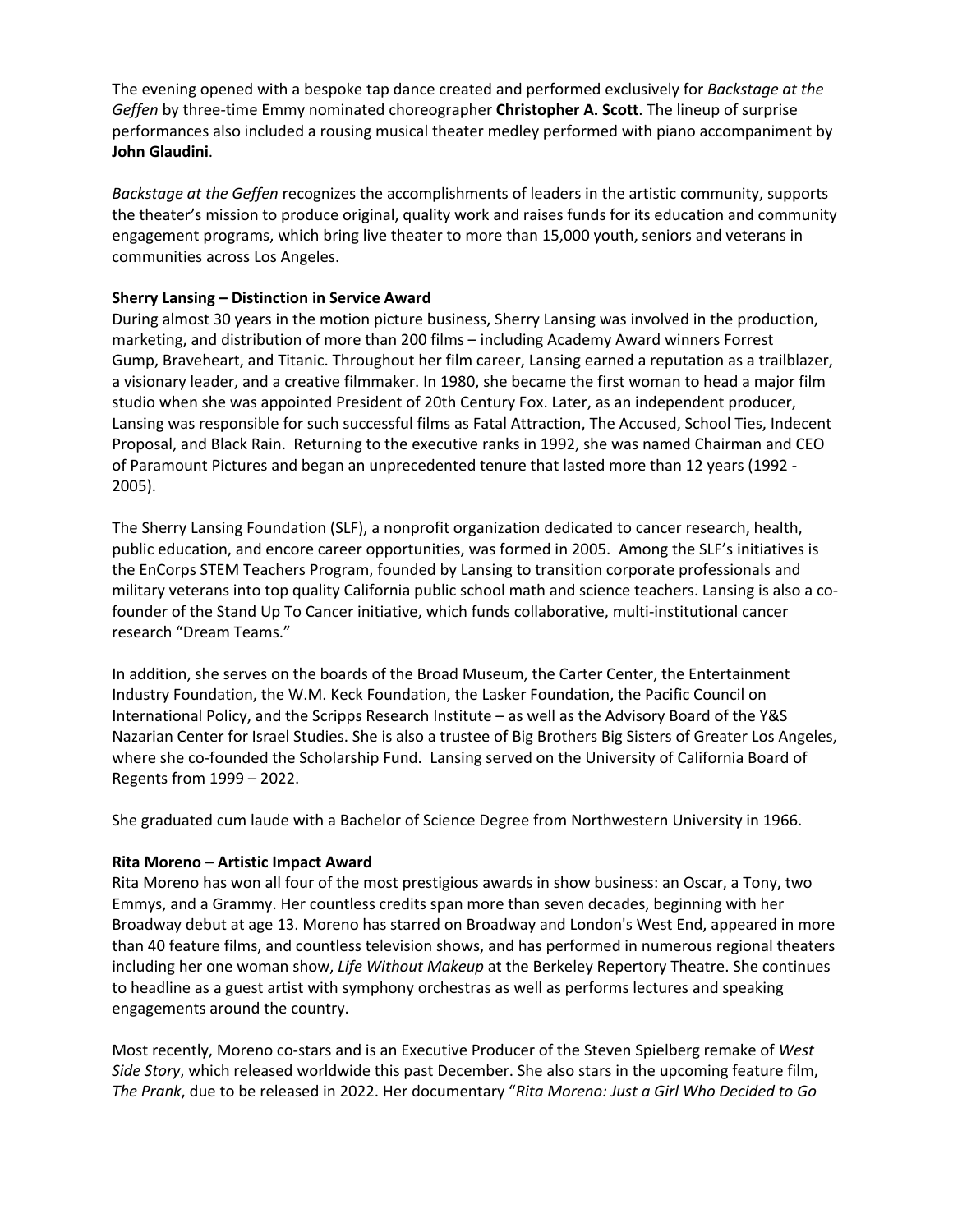*For It*", for American Masters Pictures had its world debut at Sundance Film Festival last year. The film then had its TV debut on PBS under the American Masters umbrella and is now available to stream on Netflix.

Prior to that, Moreno co-starred in the critically acclaimed Latinx reimagining of Norman Lear's classic sitcom, *One Day at a Time*.

Recipient of the Peabody Career Achievement Award and the Kennedy Center Honor for her lifetime contributions to American culture, she was also honored by her peers as the 50th recipient of the Screen Actors Guild Life Achievement Award. She recently served as Grand Marshal of the Rose Parade and the National Puerto Rican Day Parade.

Moreno's first ever all-Spanish language album, *Una Vez Más*, was produced by her good friend, Emilio Estefan and she is a *New York Times* bestselling author with her first book*, Rita Moreno: A Memoir* published by Celebra Books.

Moreno has received the Presidential Medal of Freedom by President George W. Bush and the National Medal of Arts by President Barack Obama.

UCLA Health served as Title Sponsor for *Backstage at the Geffen*, marking its second sponsorship for the theater's annual fundraiser.

Presenting sponsors included City National Bank and The Adi and Jerry Greenberg Foundation. Loretta Everett Kaufman and Victor Kaufman, and Linda Bernstein Rubin and Tony Rubin served as Gold Sponsors.

Event Co-Chairs included Victoria Alonso, Merle Dandridge, Adi Greenberg, Loretta Everett Kaufman and Linda Bernstein Rubin.

Serving as Honorary Co-Chairs were Kate Capshaw and Steven Spielberg\*, Mellody Hobson and George Lucas, Cindy and Alan Horn, Gloria Calderón Kellet and David Kellet, Lyn and Norman Lear, Fay and Frank Mancuso\*, Bruce\* and Madeline Ramer, Jazmyn Simon and Dulé Hill, and Rita Wilson and Tom Hanks. *\*Founding Trustees.*

*Backstage at the Geffen* was produced by Gil Cates, Jr. and Jeni Pearsons.

The pre-show reception and dinner featured spirits sponsored by House of Suntory.

A silent auction was held and included unique one-of-a-kind items and experiences, as well as hotel packages provided by *Backstage at the Geffen* supporters Four Seasons Resort Maui, Fairmont Scottsdale Princess and Carillon Miami Wellness Resort.

#### **ABOUT GEFFEN PLAYHOUSE**

Geffen Playhouse has been a hub of the Los Angeles theater scene since opening its doors in 1995. Noted for its intimacy and celebrated for its world-renowned mix of classic and contemporary plays, provocative new works and second productions, the not-for-profit organization continues to present a body of work that has garnered national recognition. Named in honor of entertainment mogul and philanthropist David Geffen, who made the initial donation to the theater, the company was founded by Gilbert Cates and is currently helmed by Executive Director Gil Cates, Jr., Artistic Director Matt Shakman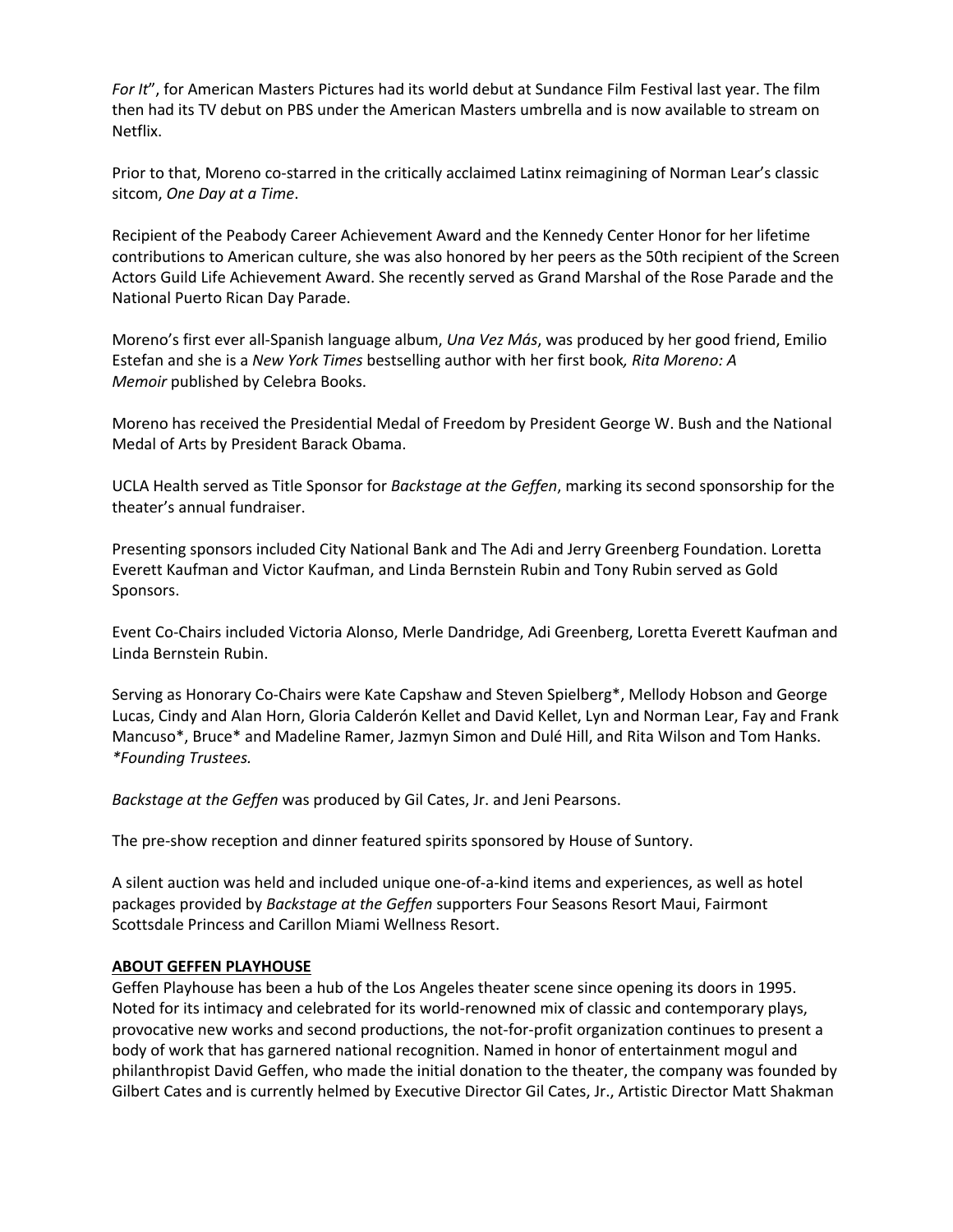and Board Chair Adi Greenberg. Proudly associated with UCLA, the Geffen maintains extensive education and community engagement programs, designed to involve young people and the community at large in the arts. www.geffenplayhouse.org

#### **ABOUT UCLA HEALTH**

UCLA Health is among the world's most comprehensive academic health systems, with a mission to provide state-of-the-art patient care, train top medical professionals and support pioneering research and discovery. It includes four hospitals on two campuses - Ronald Reagan UCLA Medical Center, UCLA Mattel Children's Hospital and the UCLA Stewart and Lynda Resnick Neuropsychiatric Hospital in the Westwood area of Los Angeles, and UCLA Santa Monica Medical Center – and more than 250 community clinics throughout Southern California. UCLA Health also includes the David Geffen School of Medicine at UCLA. UCLA Health hospitals ranked #1 in Los Angeles, #1 in California and #3 in the nation in the 2021-22 Best Hospitals assessment by *U.S. News & World Report.*

#### **ABOUT CITY NATIONAL BANK**

With \$90.9 billion in assets, City National Bank provides banking, investment and trust services through 74 branches, including 22 full-service regional centers, in Southern California, the San Francisco Bay Area, Nevada, New York City, Nashville, Atlanta, Washington, D.C. and Miami\*. In addition, the company and its investment affiliates manage or administer \$80.6 billion in client investment assets. City National is a subsidiary of Royal Bank of Canada (RBC), one of the world's leading diversified financial services companies. RBC serves more than 17 million personal, business, public sector and institutional clients through offices in Canada, the United States and 27 other countries. For more information about City National, visit the company's website at cnb.com. *\*City National Bank does business in Miami and the state of Florida as CN Bank.*

#### **ABOUT ADI AND JERRY GREENBERG**

Adi Greenberg joined the Geffen Playhouse Board of Directors in 2009 and has served as Vice Chair since 2017. She became a theater actress at the age of six, appearing in numerous productions regionally and in New York. After completing her B.A. in theater at Barnard College, Columbia University, she moved to Los Angeles where she pursued a successful career in television and film. In addition to the Board of the Geffen Playhouse, Ms. Greenberg serves on the Board of No Limits for Deaf Children and Families, a nonprofit that teaches underserved deaf children and their families the skills to succeed in school and in life through its after-school educational centers and distinguished theater arts program, promoting advocacy and awareness worldwide. A mother of three, Ms. Greenberg currently resides in Santa Monica, CA with her husband and children.

#### **ABOUT LORETTA EVERETT KAUFMAN AND VICTOR KAUFMAN**

Loretta Everett Kaufman joined the Geffen Playhouse Board of Directors in October 2012. Born in New York, she has Masters' degrees in both Journalism and Liberal Studies from NYU. She has written several books including: "Going Back to Work, A Survival Guide for Comeback Moms" and "And What Do You Do? When Women Choose to Stay Home." She is a former Trustee for several organizations including Smithsonian National Museum of the American Indian, Americans for the Arts, Autry Museum of the American West, Environmental Media Association, American Museum of the Moving Image and the George Gustav Heye Center in New York. She is married to Victor A. Kaufman, who is Vice Chairman of IAC and is a director of the Company. Mr. Kaufman was the founding Chairman and Chief Executive Officer of Tri-Star Pictures, Inc. as well President and Chief Executive Officer of Tri-Star's successor company Columbia Pictures Entertainment, Inc. In 2020, he was awarded Ph.D. from UCLA in Social Psychology.